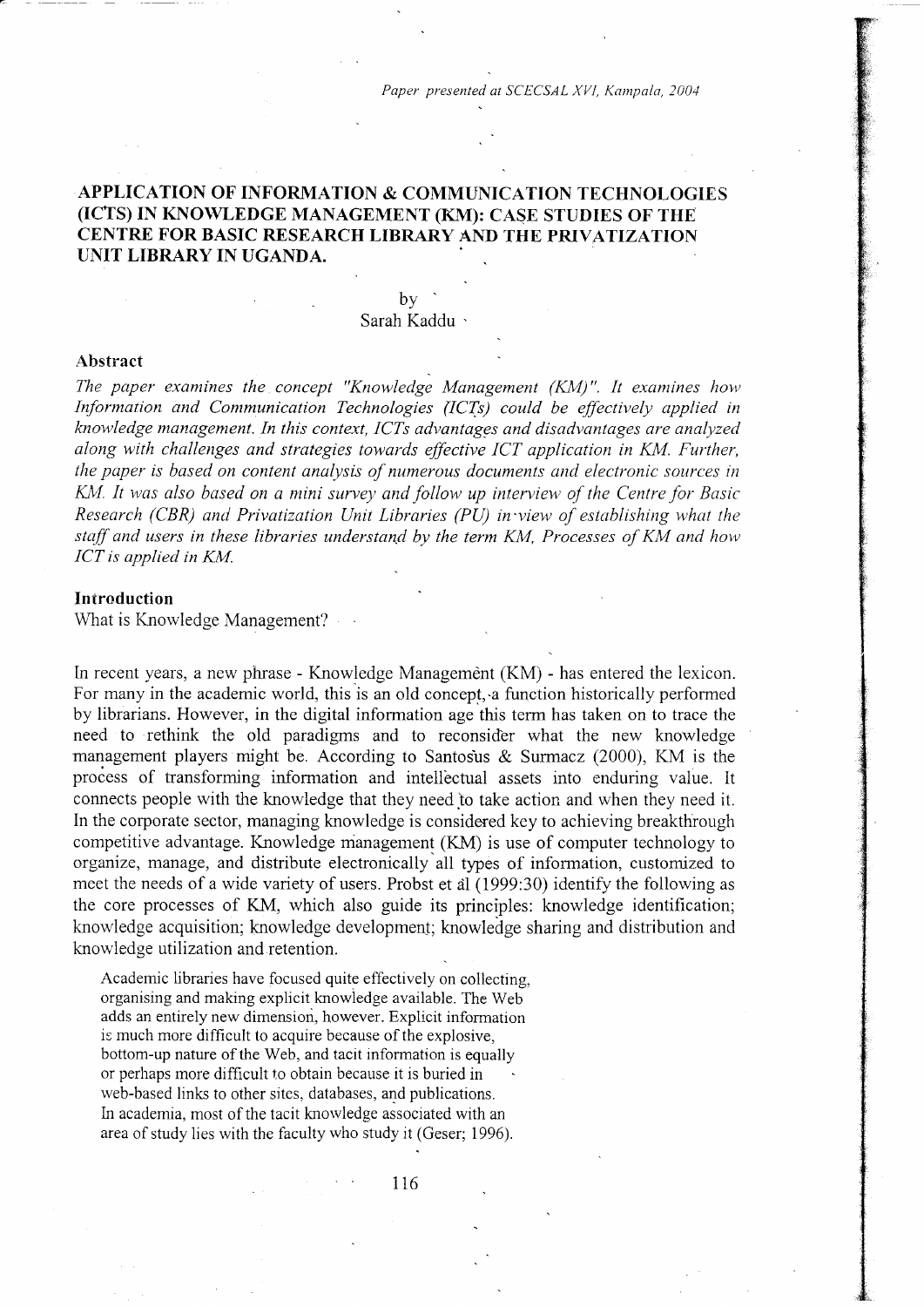From the above it is seen that KM is the support for the acquisition and sharing of knowledge in an organization, or a group of organizations, by creating the required technical and social infrastructures of an information concept of K M.

Knowledge Sharing<br>Knowledge sharing is the interactive process of making the right information available to Knowledge sharing is the interactive process of making the right information available to people at the right time in a comprehensible manner to enable them to act judiciouslyenriching the knowledge base in the entire mechanism. Knowledge sharing can occur at all levels- between countries, within a country, between communities and among individuals. It can occur from local to global, from poor to rich and vice-versa. At the village level, where land is the main resource of the rural communities, knowledge about legal ownership of land is often confined to potential to be used in a willful manner diminishes as the same information transforms itself into a social good. With the transfer of information from private domain to public domain, the societal forces re-arrange themse .

Similarly, knowledge-sharing about farm gate prices, remunerative national and<br>international agricultural markets and ecological impacts of growing a particular crop can<br>help third world farmers to transform their agro-sys knowledge sharing can singularly create an effective watch guard community to lead to better governance and forcing creation of opportunities to improve their quality of life.

Systematic, efficient and an open system for sharing of knowledge, coupled with capacity<br>building corrects the skew between the knowledge haves and the have-nots for bringing<br>about a better understanding of the causal loop p of individuals and marginalized communities in the change process. Unrestricted and<br>continuous sharing of global and local knowledge between policy-makers, public and<br>private sectors, and the civil society heralds the way for likelihood that such knowledge will be used effectively for empowerment and reducing<br>inequality and poverty. There is no choice, as the growth of knowledge societies is<br>becoming pivotal for the creation of flexible economi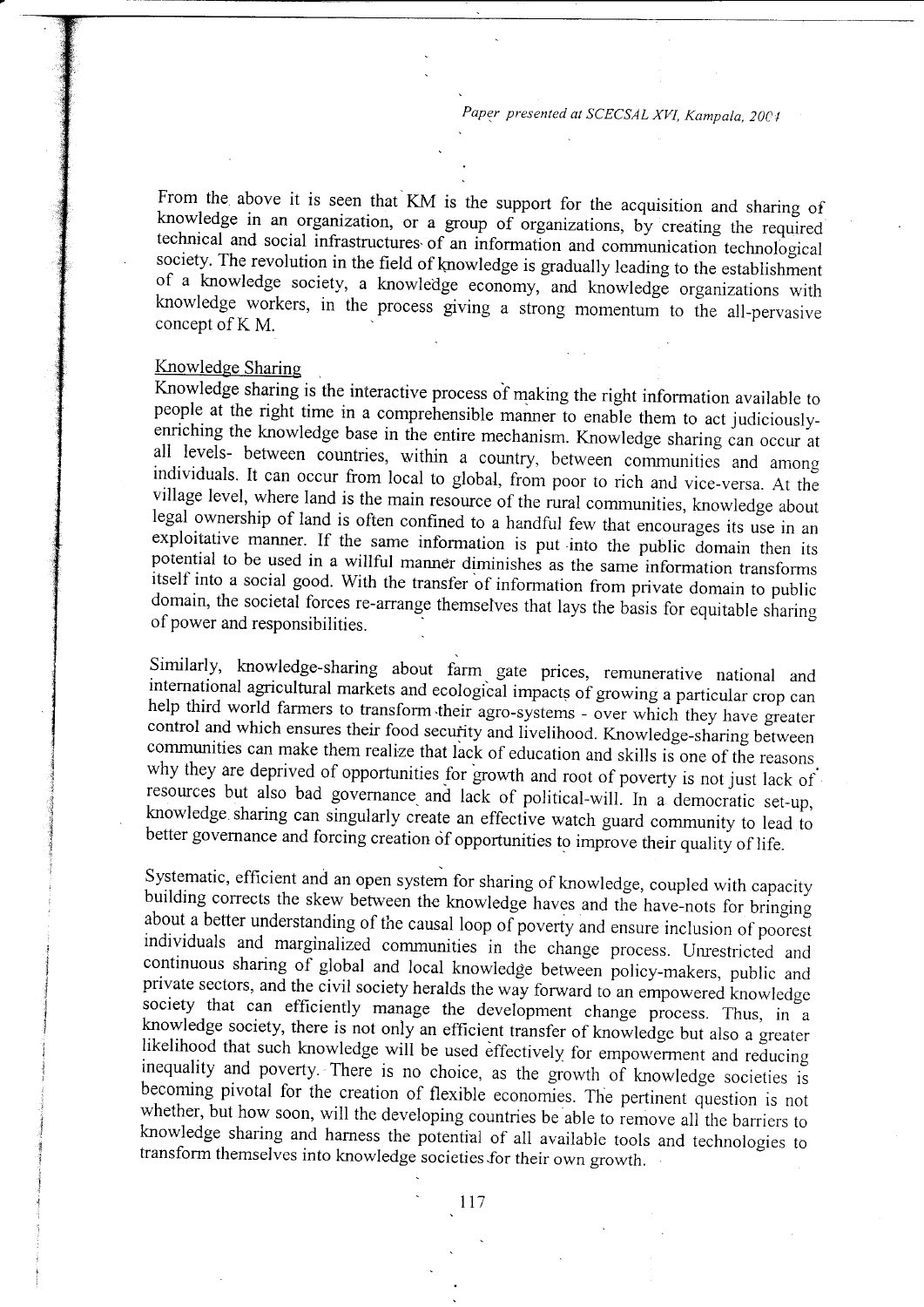## What are Information and Communication Technologies?

ICTs are defined, in this paper, as a diverse set of technological tools and resources used to communicate, and to create, disseminate, store, and manage information. These technologies include computers, the Internet, broadcasting technologies (radio and television), and telephony.

In a way, ICTs also provide a perfect bridge for matching demand and supply of information (knowledge). It helps a recipient in locating strategic information and at the same time, creates potential users' for particular information. The stained history of a corporate body indulging in environmental unfriendly practices put on the lnternet has potential users in countries where the corporate body is yet to start its operation. It can empower communities in a pro-active manner to not just mitigate the damage but also prevent it in the first place. The United Nations recently launched Unglobal.compact.org website is to enable NGOs to be to keep tab on whether big companies are keeping to their word, as well as communicating to each other as a step towards this direction.

## The Connection between ICT and KM

In modern times, reports of activities, minutes of meetings, memoranda, proceedings of conferences, and document filing systems maintained by organizations are traditional commonly used devices for recording content in paper format so that it can be transferred to others. More recently, electronic databases, audio and'video recordings, interactive tools and multimedia presentations have become available to extend the techniques for capturing and disseminating content. Although these tools are not yet available everywhere in the developing world, they are spreading rapidly and present a unique opportunity for developing countries to benefit most from the technological revolution now unfolding. Low-cost telecommunications systems can help countries to leapfrog ahead through distance education, distance health services and much better access to markets and partners abroad.

Nevertheless, even with modern tools, the process of knowledge transfer is inherently difficult, since those who have knowledge may not be conscious of what they know or how significant it is, or be able or willing to share it with others. The availability of ICTs, particularly the World Wide Web, has been instrumental in catalyzing the knowledge management movement. ICTs may, if well resourced and implemented, provide a comprehensive knowledge base that is speedily accessed, interactive, and of immediate value to the user. However, there are also many examples of systems that are neither quick, easy to use, problem free in operation, or easy to maintain. The web, for instance creates information overload.

The development of tools that support knowledge sharing in an appropriate and userfriendly way, particularly in organization-wide knowledge sharing programs, is not trivial task. Some of the more user-friendly technologies are traditional ones- face-to-face discussions, the telephone, electronic mail, and papei based tools such as flip charts. There

118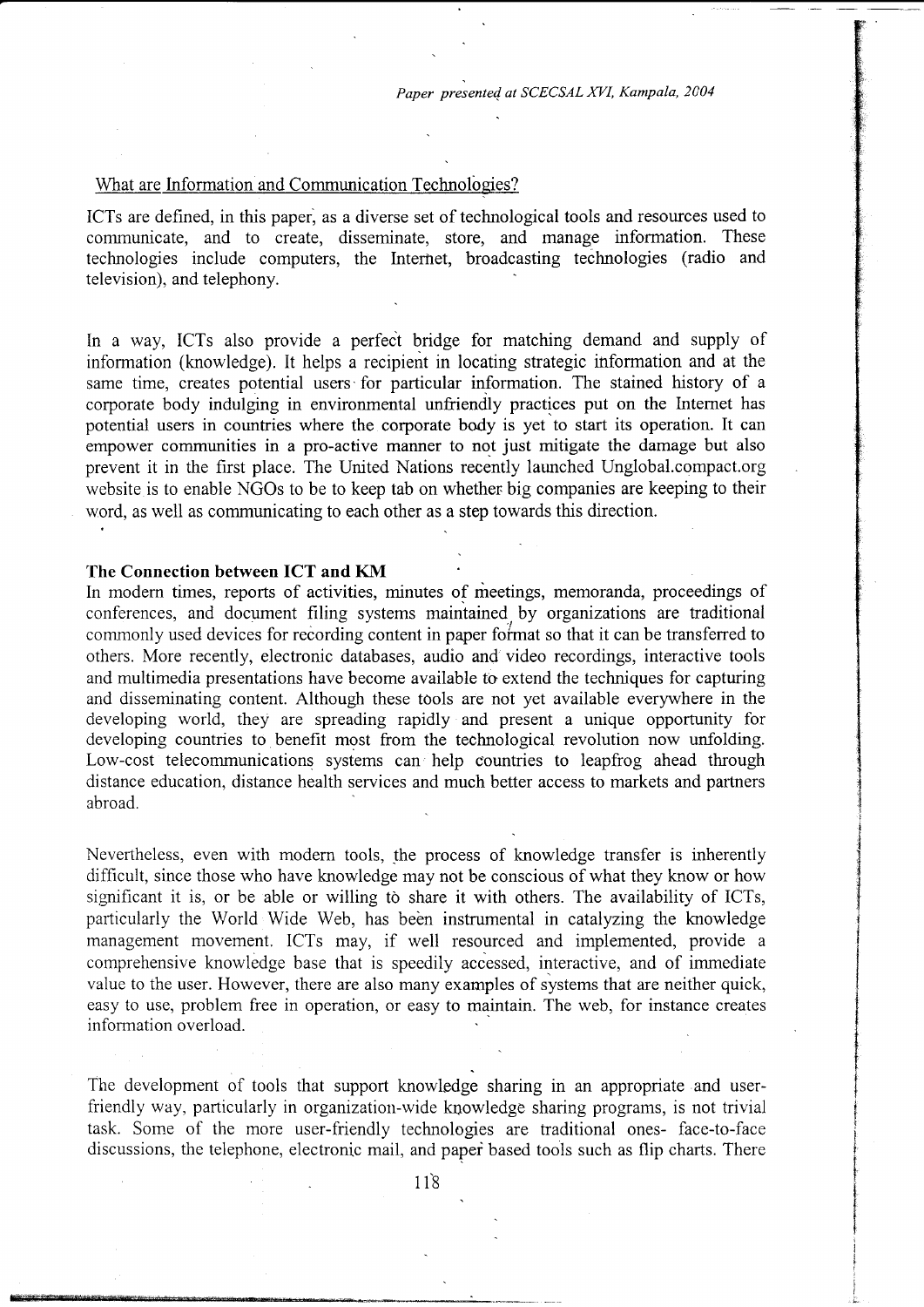is now an increasing awareness that much heralded 'paperless office' is unlikely to occur any time soon. High-tech has tended to enhance the need for paper, not eliminate it.

Application of ICTs in Knowledge Management<br>Information and knowledge are poised to become the two primary commodities in the 21<sup>st</sup><br>century. The emerging global knowledge and information society is one of the central<br>fea developing countries. Knowledge and information are becoming increasingly important<br>factors for production, services, empowerment and a broad range of societal activities at the<br>global, regional and local levels factors for production, services, empowerment and a broad range of societal activities at the

Knowledge is empowering. Lack of knowledge is incapacitating. Knowledge enables an individual to think, to analyze and to understand the existing situation, and the inter-<br>linkages and externalities of each action. Knowledge empowers an individual to form his or<br>her own opinion, to act and transform cond

..... the capacity to acquire and generate knowledge in all its forms, including the recovery and upgrading of traditional knowledge, is including the recovery and upgrading of traditional knowledge, is<br>perhaps the most important factor in the improvement of human<br>condition (Bezanson and Sagasti 1995:5-6)

From the same view, World Bank (1998) states that, ICTs greatly facilitate the acquisition<br>and absorption of knowledge, offering developing countries unprecedented opportunities to<br>enhance educational systems, improve poli enhance educational systems, improve policy formulation and execution, and widen the Contrary to the above, Blurton (1998) notes that,

by many one of the greatest hardships endured by the poor, and their sense of isolation. The new communications<br>technologies promise to reduce that sense of isolation,<br>and to open access to knowledge in ways unimaginable<br>not long ago. and to open access to knowledge in ways unimaginable

Harnessing new information technologies in development will enhance knowledge creation, development, dissemination and sharing. These technologies offer potential for rapid acquisition of knowledge by the poorest communities. However, knowledge needs to be made available in relevant and useable forms. If not, then the lack of access to knowledge will echo and reinforce existing economic divid

Much of the gap between developed and developing countries and between the rich and poor, within countries arises from the difference in access to knowledge and education. The convergence of communication and information m technologies (ICTs) can address these gaps within and between countries and become a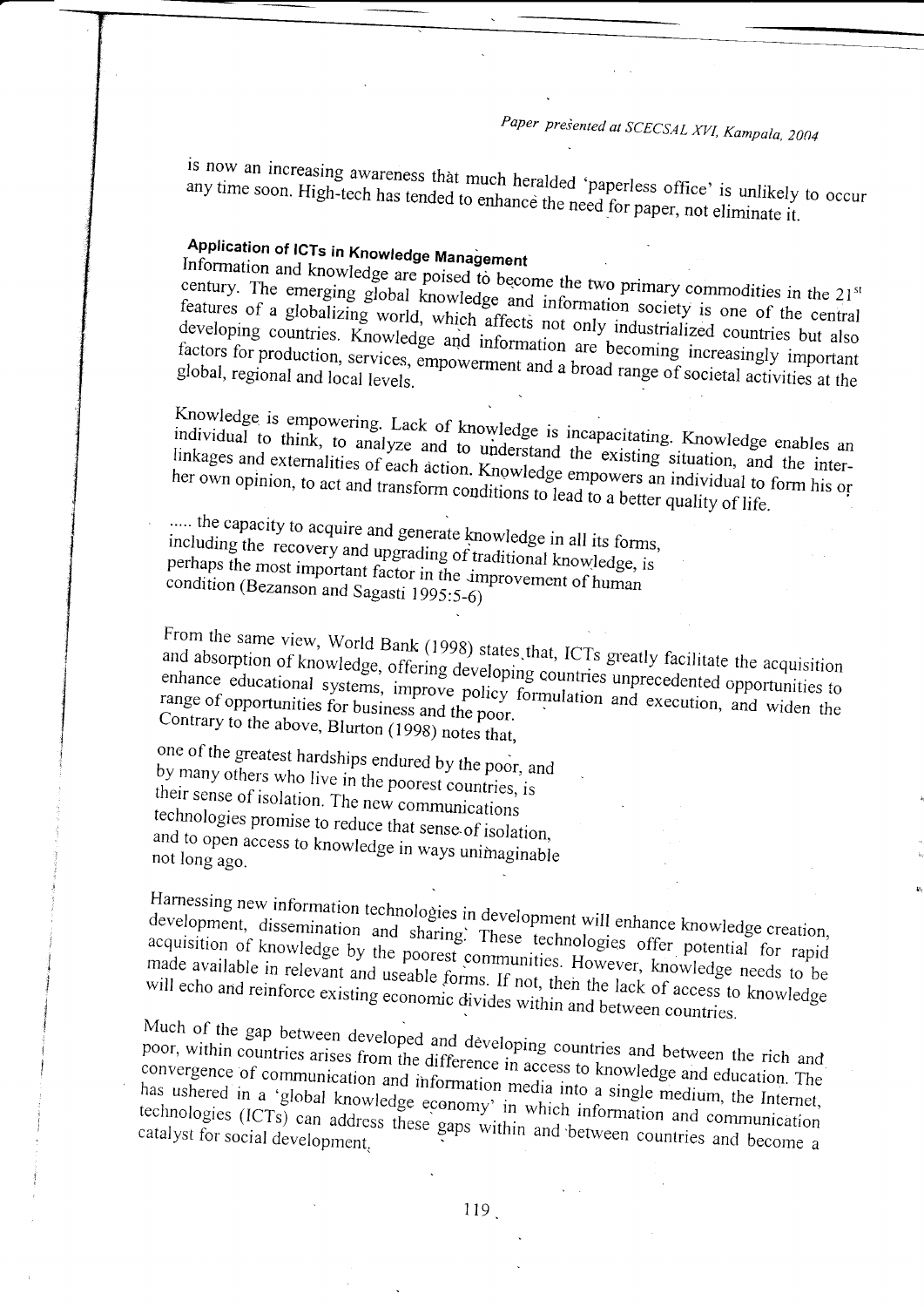In the developed countries, ICTs have been the drivers of the knowledge society. They are providing new and faster ways of delivering and accessing information, innovative ways for real-time communication, and new ways to do business and create livelihood opportunities. The ICTs are putting more and more information into the public domain leading to rearrangement of societal forces and governance structures towards greater efficiency, transparency and accountability in functioning.

fhe transformation potential of ICT is not circumscribed to the developed countries. The potential is immense for developing countries but depends on what the perspective is. We may view the digital divide as one half of the world not having access to the phone or as millions of small businesses in such places which.could immediately benefit from access to email and Internet. A greater penetration of ICT in urban and rural areas is therefore imperative for developing nations to forge their way ahead towards knowledge societies. Countries with access to ICT innovations and having a capacity to absorb them and use them will have a capacity to reap social and economic advantages. Those without access and the appropriate capacities risk being marginalized in the "knowledge societies" of the future.

# ICTs' advantages and disadvantages

According to Foskett (1982:2) "when the library invests in technology, its never technology for technology's sake. It's all about having the tools and capabilities to help the library serve users better". This means making knowledge and resources more accessible and more valuable to more people arch archive for digital file for all.

For many people, new information and communication technologies (lCTs) are the right tools at the right time. As Gary (2000) cominents:

"if wisely used, investments in information, knowledge, and

ICTs can help generate wealth and jobs, build bridges between government and citizens, forge relations among organizations and communities, and improve the delivery ofessential services to poor people".

Arguing along the same line of thought, Intermediate Technology Development Group-ITGDG (1996) considers the potentials as well as constraints as follows:

ICTs can be effectively used among the poor to reduce poverty and enhance their productivity and competitiveness in the global market.

ICTs are considered increasingly important in the effect to eradicate poverty.

ICTs can be used by small scale producers to improve their livelihoods.

It is widely recognized that ICTs can provide information, which can in turn create health interventions, and give the poor a voice to demand government support and reforms. Despite these potential links between ICTs and poverty reduction, direct access by the poor to ICTs is extremely limited. Citizens of poor countries, especially women, have significantly less access to ICTs than thoie living in rich countries. Factors such as excessive domestic workload, illiteracy and lack of formal education prevent these groups from accessing information.

ICTs as a tool for economic and social development

120

'I 't *<i>x* &a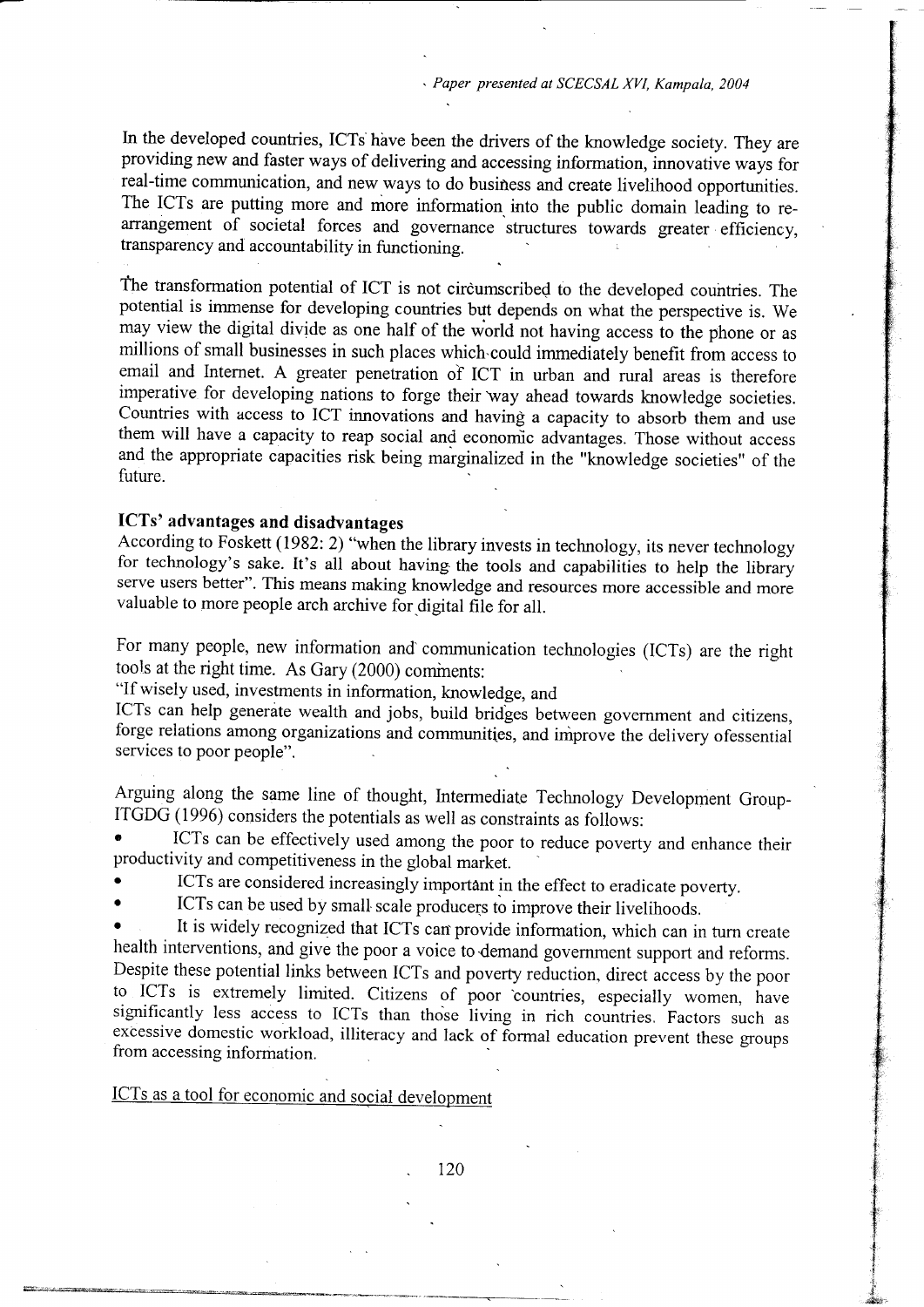Paper presented at  $SCECSAL$ 

The potential of ICTs to empower people is enormous. This is so because ICTs are central to the creation of the global knowledge economy and therefore play an important role in promoting sustainable development and eradicating poverty and disease.

In addition, technological innovation can contribute substantially to providing better access, health services, education, information and knowledge as well as offering a wide variety of means by which people can communicate thus contributing to and promoting a greater understanding and improving the quality of life, peace and security.

ICTs enable societies to produce, access, adapt and apply information in greater amounts, more rapidly and at reduced costs and offer enormous opportunities for enhancing business and economic viability.

#### Transparency and accountability

The growing utilization of ICTs and in particular the Internet, has brought far reaching changes. One of the major changes is that, national governments and even international, political or economic organizations find it increasingly difficult to suppress or hide information, and the public itself is growing more aware and demanding its expectations for government to be transparent and accountable.

## Changing lifestyles

Brown (1998) asserts that, "New ICTs are changing how we work, play, interact, experience and involve ourselves in various spheres of endeavor."

#### Global communication

New communication technologies allow simultaneous conrnunications among people in different parts of the country or from different parts of the world. People can access more 'news and information which gives rise. to a broader perspective through interactive communities using electronic discussion groups, bulletin boards, mailing lists, newsgroups, websites and chat rooms. In this case information is shared and divulged.

## Disadvantages

A 'global knowledge' society threatens to create a new divide between the 'the knowledge rich' and 'knowledge poor' people of the world as. poorer and marginalized people in developing countries are excluded from the benefits of new communication technologies.

While poor nations grapple with the problems of investing in these technologies, recent experiments show that convergence of new and'traditional communication media is still relevant to poor communities who lack basic infrastructure'such as roads, water, electricity and telephones. Other problems related to ICTs include ICTs related immorality; crimes including plagiarism and piracy.

#### Challenges

f 3 i

i

Use of ICTs is limited by lack of awareness and skills, insufficient access to trained personnel, know how, equipment, servige and infrastructure. Lack of appropriate content can limit use. For these reasons, access to ICTs in developing countries is limited to those who can afford it.

t2l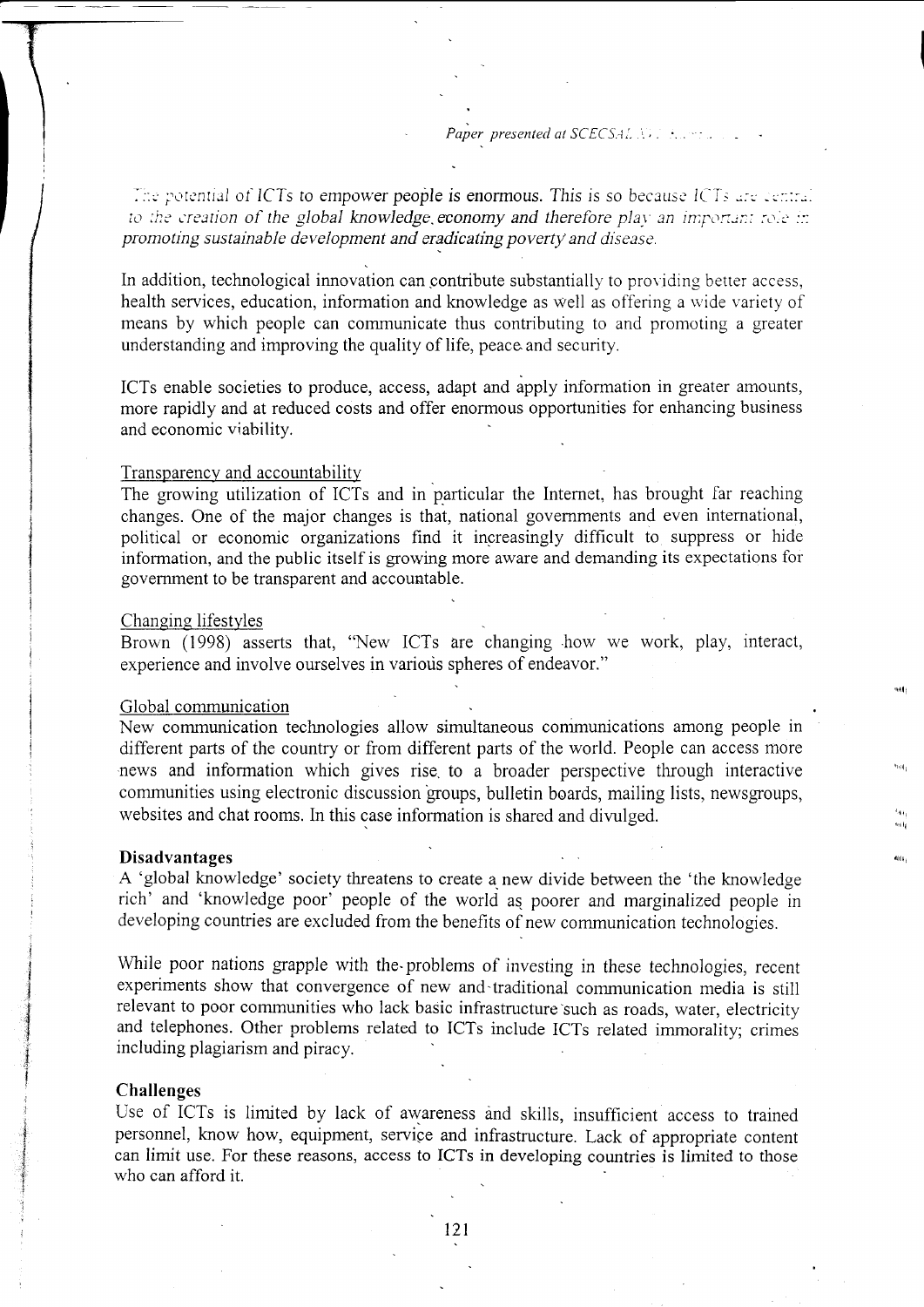There is no clear and defined role for libraries with regard to the selection, preservation and provision of access in regard to the digital resources accessible through the net. Additionally, users have not learnt how to evaluate the new information resources, and it is far more difficult to do so on the Web than it has been in the traditional library. With the traditional library, the very fact that a library held a book or a journal represented a conscious set of decisions about the validity of the information, and implied a filtering process that suggested a reasonable level of.legitimacy. This principle is violated by the open access to knowledge through ICTs.

## The Case studies

A mini survey aimed at establishing the degree of awareness of KM and its processes and ICT application was effected on two libraries: The Centre for Basic Research Library which is a specialized library mainly serving researchers in the social sciences and humanities and the Privatization Unit Library which also is a specialized library serving mainly the Privatization Unit staff and Parliamentarians. An open-ended questionnaire was administered followed by an interview of five users and two library staff of each of the library. A total of 14 respondents were involved.

## Findings

# What is knowledge management?

About 70%o of the respondents didn't know the ioncept Knowledge Management. However, to the 30% respondents KM is the practice of collecting, processing and storing knowledge contained in documents and other forms such as electronic devices and equipment like videos, films, microfiche, computers etc.

# How is knowledge handled at your work place?

The responses to the question stated that documentalists, librarians and administrationhandled knowledge professionally i.e gather, process, retrieve and disseminate knowledge to personnel who pass it on to others for decision-making.

## How is Knowledge stored?

80% of the respondents said that knowledge is stored is documents and computers. 20 % were of the view that it was in books and newspapers. Some knowledge is stored in people's memories and stands the risk of disappearing.

#### How is ICT applied to KM?

While each library's environment is unique, all count on modernization to meet the users' needs. The PU Library provides a users<sup>7</sup> portal to electronic information and knowledge everywhere; the ability to connect to, search, and retrieve from Z39.50 databases; powerful, fully integrated circulation, serials, cataloguing, reserves and document management functions; and are easy to see. This has been possible through a networked environment with Internet connections, electronic library's resources management and a computerized library database with Alice for Windows library software.

The CBR Library uses WinISIS a Windows version of the CDS/ISIS system (Computerised Documentation System / Integrated Set of Information Systems) for its knowledge rnanagement. It is a menu-driven generalized. information Storage and Retrieval system designed specifically for the computerized management of structured non-numerical

were different i.,1 \$ recording to **}** in the projection of **graduated** the contract of I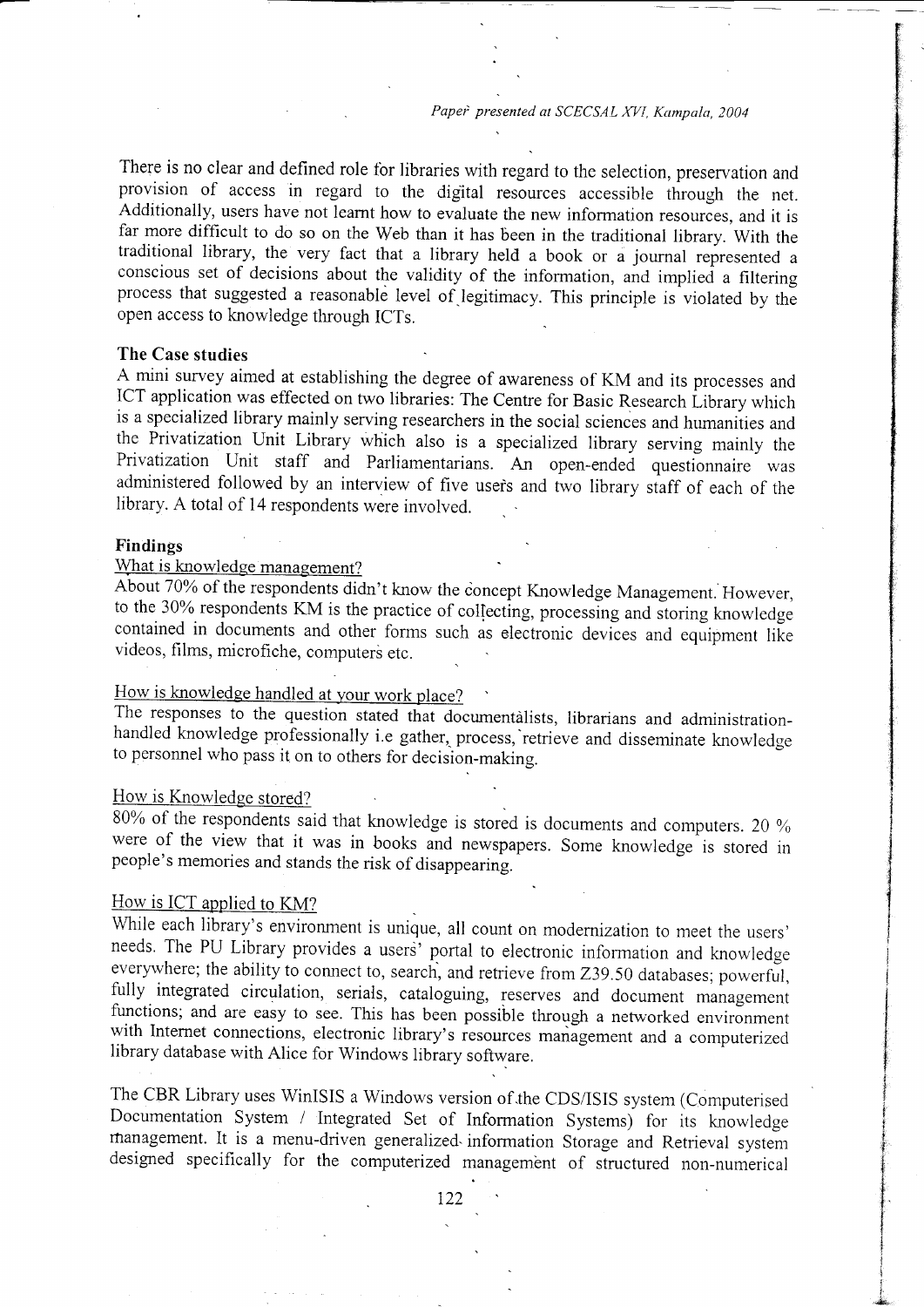databases. One of the major advantages offered by the generalized design of the system is that CDS/ISIS is able to manipulate an unliririted number of databases each of which may consist of completely different data elements.

Alice for Windows is a revolutionary new way to create and present focused, dynamic collections of the best information available on any subject from any source. It lets you effectively organize high-quality content within contexts that make sense, so that people can find the information they are looking for. It gives you powerful new ways to draw from traditional, digital, and online resources. It lets you focus on your library's users and the user experience and make you the architect of your library's future.

## How is knowledge passed to staff and users in your work place?

90% respondents said knowledge was passed onto others electronically that is through emails, memoranda and in other documents in published form. Others said knowledge was passed through seminars, informal talk and conferences. Probst et al (1999: 164) argue that it is vital that knowledge be shared and distributed within an organization (and community) so that the whole community can use isolated information or experience. Forehand (2001: 8), for example states that knowledge sharing is "the essence of how we bring innovations to change the way the'world works and lives'? The question, however, is who needs to know. who is able to know, how much of what knowledge should be shared, and how can knowledge sharing be facilitated? This will mean that individuals should sources of knowledge, utilize and share it.

#### How is the knowledge obtained used?

Respondents said that the obtained knowledge is used for decision-making, formulating policies and writing papers

## How do you know about knowledge in similar institutions?

Some respondents said they come to know about knowledge in similar institutions through informal visits, through rumors, publications and advertisements and others said through websites, notice boards, letters, journals and others by chance.

It is evident that there is a need for institutions/organizations handling knowledge to cooperate in order to provide access to this-vast amount of knowledge. Modern world institutions are confronted with the challenge to reach these experiences to match different knowledge and to provide access to those who are disconnected so far. KM on a global level is closely linked to empowering the poor, this with the aim to valorize their competencies and to allow them to build base to overcome poverty and social injustice. This is where ICT could play a leading role.

#### **Strategies**

In the information age, recent trends in business have suggested new approach referred to as knowledge management. This new approach has provided essential leverage mechanisms for companies to transform the ways in which they do business,

The curriculum must now enable librarians and information managers of the new trend to inculcate the knowledge management culture. In order to make full use advantage of knowledge, the information services should strive to boost up the level of information literacy and culture among the new generations of information professionals.